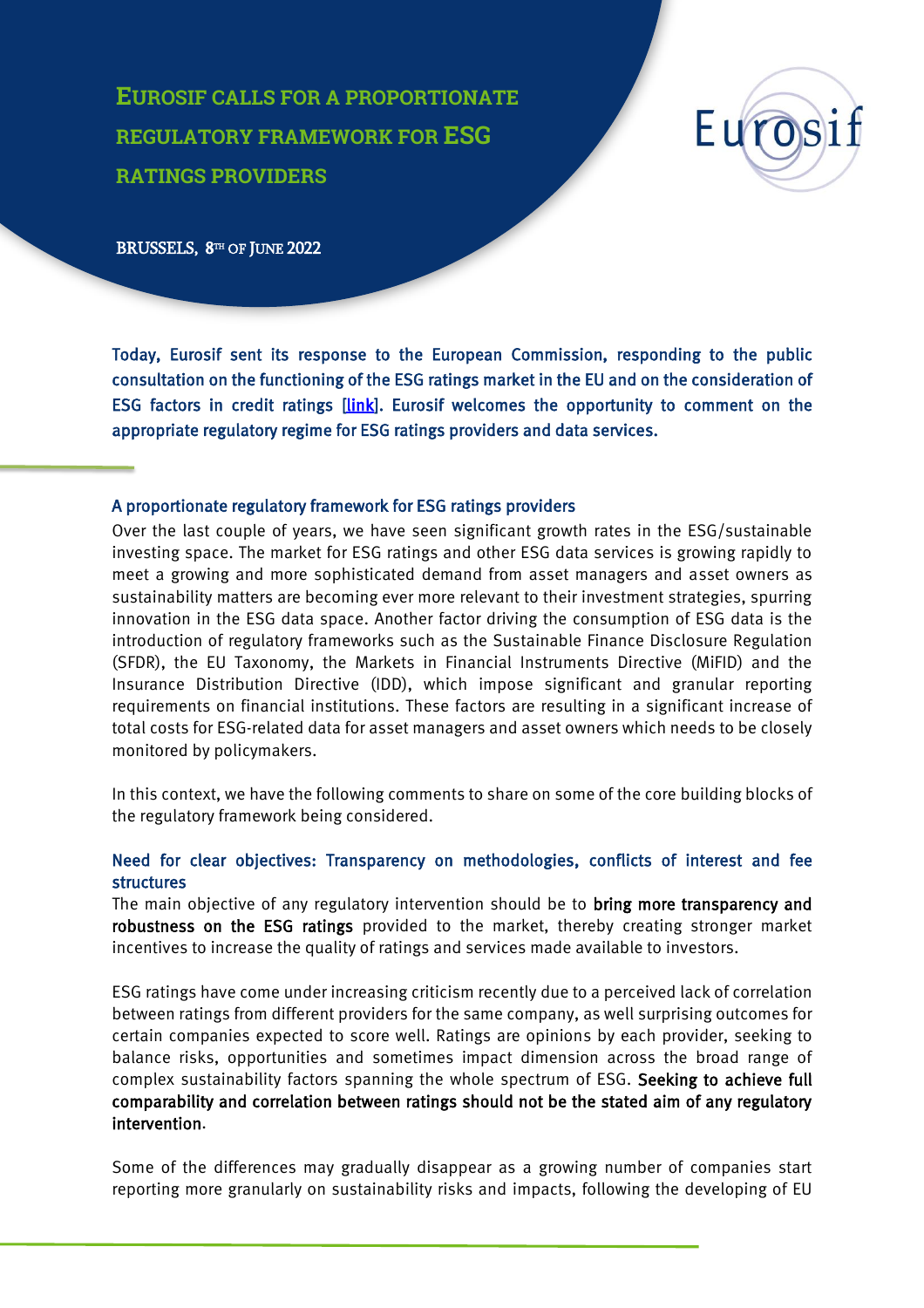

standards by EFRAG and international standards by the ISSB. This is why putting in place mandatory corporate reporting requirements remains of the utmost importance.

While more transparency on ESG ratings' methodologies would be welcome, they will inevitably differ. And here it is important to note that the vast majority of professional investors understand and appreciate the complexity and diversity currently on offer in the market. These are and will also remain the overwhelming group of users of ESG ratings in the future. We would caution against any idea that ESG ratings should or will become mainstream for retail investors.

Additionally, any regulatory intervention should introduce strong transparency requirements about the monitoring and managing of actual and potential conflicts of interests. Many of the leading ESG ratings providers are increasingly part of larger groups offering a range of data services which may sometimes bring differing and conflicting interests.

Finally, we believe that more clarity on a set of basic information on the criteria followed by each individual provider to charge fees to their (potential) clients would be beneficial to promote efficiency in the market, as well as a mutual understanding of providers' and users' respective needs and expectations.

#### Immediate focus on ESG ratings, while monitoring market for other ESG-related data services

The aim of any regulatory intervention is to strengthen the transparency and quality of ESG ratings provided to investors based in the EU as these services are playing an increasing role in financial markets. Therefore, at this stage we would focus on ESG ratings.

However, the same consideration on the robustness and transparency of methodologies is likely to become increasingly relevant for a wide range of other data-related services around regulatory requirements such as the SFDR, the EU Taxonomy Regulation, the MiFID and the IDD. Other tools such as net-zero alignment tools or Implied Temperature Rise (ITR) metrics will also become increasingly relevant for financial institutions in supporting and underpinning their netzero commitments and their transition plans, which are likely to become mandatory under the Corporate Sustainability Reporting Directive (CSRD) currently being negotiated. It may be in the future that the integrity and quality of a transition plan will depend on the quality of the scenario, modelling and data services provided to companies.

Therefore, we would urge the European Commission, together with the European Supervisory Authorities (ESAs), to monitor developments around these services and their quality, and evaluate – after the adoption of mandatory corporate sustainability reporting frameworks – whether dedicated regulatory frameworks for a broader range of data services may be necessary.

#### Framework should focus on ESG ratings available for sale, not internal ESG assessment

Finally, any regulatory intervention through a new legislative framework should focus on ESG ratings provided by data providers and made available for sale to third parties. The framework should not seek to capture ESG assessments by asset managers or asset owners that are providing an overlay on ratings by third-party providers. Asset managers and asset owners may produce their own ratings or scores for their internal investment process based on third-party ratings. If these own ratings are a core part of the investment process, transparency will need to be provided on their importance in pre-contractual disclosures under the relevant sectoral legislation and SFDR.